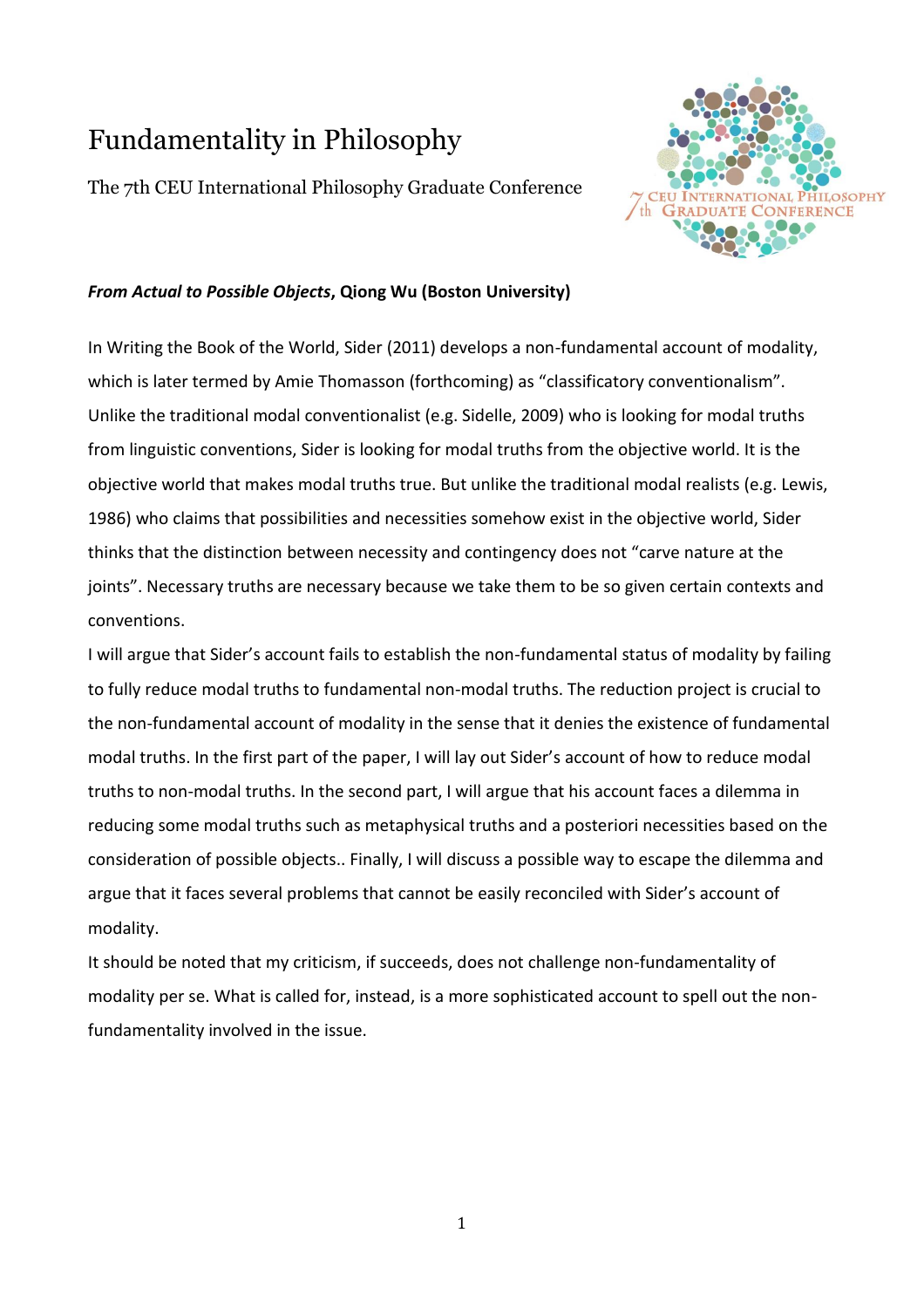#### *Easy ontology and categorical quantification,* **Benjamin Marschall (University of Cambridge)**

In defending her deflationary, easy approach to ontology, Amie Thomasson relies on a controversial thesis about quantifiers: According to her, categorical quantification over things of a specific kind F is prior to bare quantification over objects in general. This priority thesis has been met with skepticism, since Thomasson is not very explicit about how categorical quantification could be fundamental. In my paper, I will show that we can make sense of her position by applying Thomasson's sortal solution to the qua problem to the semantics of quantification: If sortals are needed to secure referents for names, they should be required for assigning objects to variables as well. On this interpretation, that categorical quantification is fundamental means that sortals are essential for variable assignments, and hence every element in the domain of quantification falls under a sortal. I then show that this construal indeed delivers the deflationary result Thomasson needs.

#### *Fundamentality in deep disagreements***, Victoria Lavorerio (University of Vienna)**

The study of disagreements is currently one of the prominent topics in epistemology, and it is fair to say that every kind of disagreement teaches something new about our epistemic predicament. Although Fogelin introduced both the notion and the problem of deep disagreements in 1985, epistemologists have only very recently started to take notice. I start this presentation by characterizing what deep disagreements are in a theoretically neutral way, including three desiderata I believe any theory of deep disagreements should be able to meet. Then, I introduce what I take to be the most prevalent kind of views of the phenomenon in epistemology, the Fundamental Model. Finally, I point to certain challenges a theory based in epistemic fundamental differences faces when trying to meet the desiderata mentioned. My goal is modest; I want to draw a rudimentary metaepistemological landscape, in which theories of deep disagreements can be evaluated. Furthermore, I want to point to some shortcomings that views based on fundamental differences face in order to motivate a moderate skepticism towards such a model.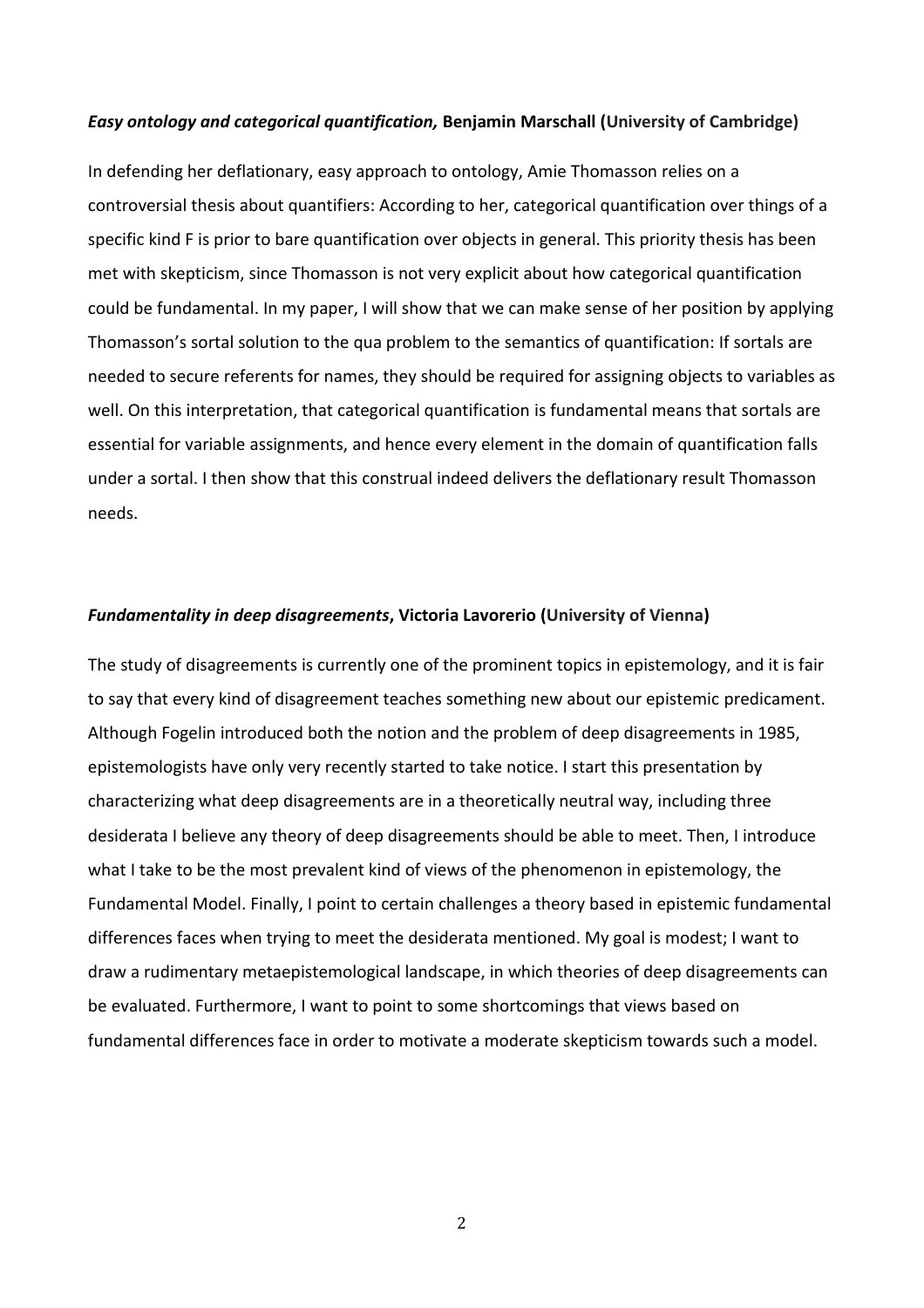#### *Stocker's Schizophrenia, alienation, and a solution***, Huzeyfe Demirtas (Syracuse University)**

Stocker (1976) argues that modern ethical theories cause a disharmony between one's motivation and justifying reasons for action. Since harmony is mark of a good life, living lives guided by these ethical theories will lead to living not-so-good, fragmented lives. The disharmony will be too costly also because it will alienate us from values like love and friendship. Stocker's paper continues to generate a wide literature of responses. I will firstly proceed to present the problem and give a new interpretation of it. There are two kinds of responses in the literature: one, Stocker's arguments don't apply to a particular moral theory; and two, the kind of disharmony Stocker identifies isn't intolerably disruptive. I will present the responses to Stocker's challenge, and argue that none of them succeeds. I will also dig a bit further and want to capture the heart of the problem, and identify the conditions a solution has to take into account. Then I will present my solution. I will argue that we have good reasons to think that morality is neither the only, nor the authoritative source of justification for action. In my view, we could be motivated to act out of personal values like love and friendship, and be justified by these values—even if it is sometimes morally wrong to so act. In addition, I will argue that an action could be overdetermined—done out of more than one consideration at once. Once these points are acknowledged, we will have large enough room for the realization of values like love and friendship, and won't suffer the kind of disharmony Stocker identifies.

# *Problems in a normative understanding of morality: A Wittgensteinian critique of Pleasants' basic moral certainties***, Jordi Fairhurst (Universidad de las Islas Baleares)**

The present paper aims to study and critique the possibility of a normative understanding of morality. Specifically we will critique Pleasants' (2008, 2009, 2015) proposal of 'basic moral certainties' –as it embodies this normative understanding. Basic moral certainties play a foundational role in our moral practices: they cannot be meaningfully challenged since they constitute the basis that allows us to carry out other moral practices and judgments. Pleasants claims that the wrongness of killing an innocent individual is a clear-cut case of a basic moral certainty that cannot be meaningfully challenged or doubted. In order to argue against Pleasants' proposal we will introduce two counterexamples regarding euthanasia that draw from and exemplify the underlining rationale of Wittgenstein's proposal in the Tractatus Logico-Philosophicus ([1922] 2001) and "A Lecture on Ethics" (1965) –albeit, we will not argue in favor of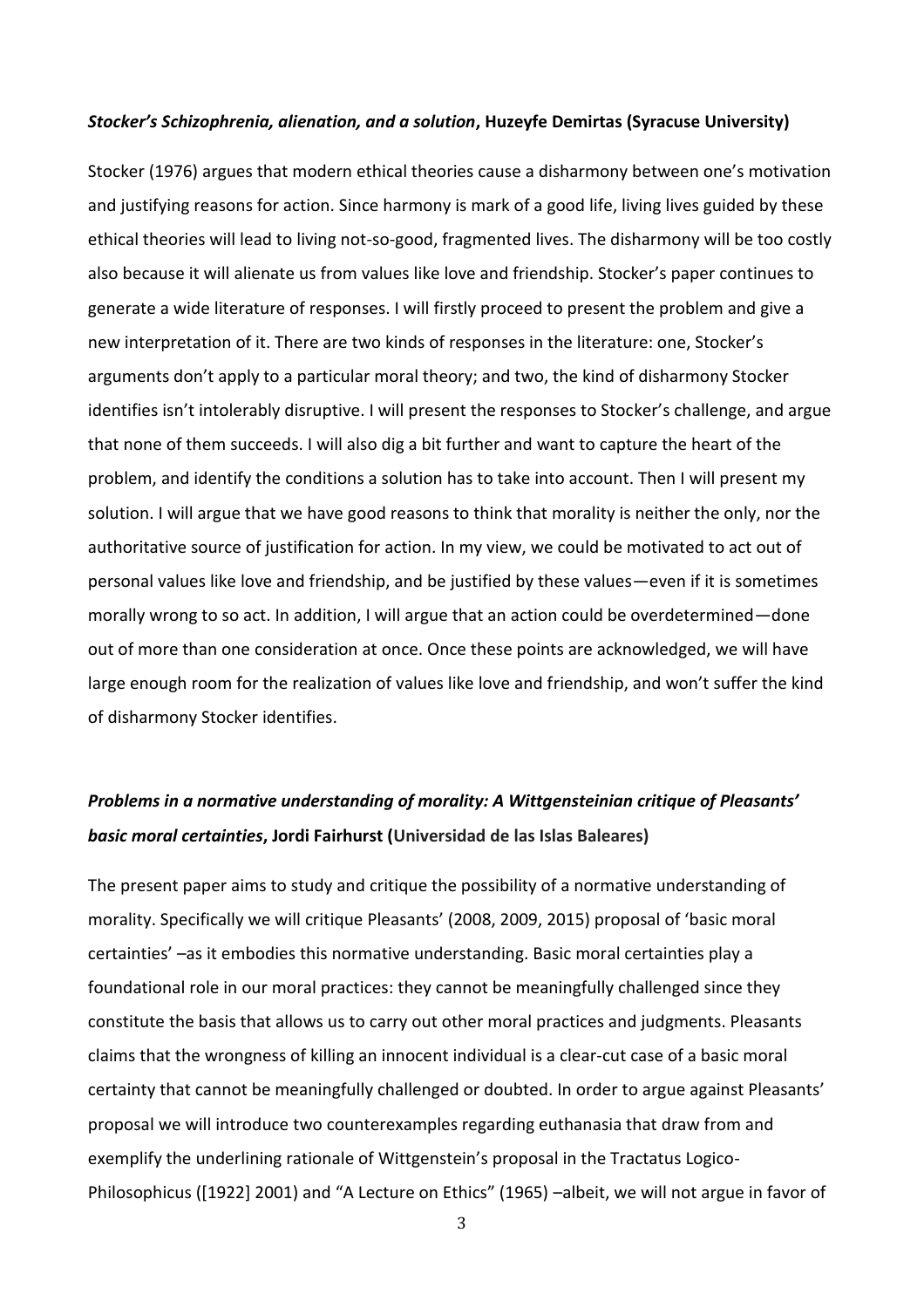Wittgenstein's ethical proposal. Both counterexamples aim to demonstrate the inadequacy of Pleasants' proposal and conceiving the wrongness of killing innocent human being as a basic moral certainty.

#### *The fundamental features of visual epistemology***, Li Li Tan (University of Cambridge)**

There is an extensive debate on whether the phenomenal character of visual experience can include more than just "low-level" features like shapes and colours. Many philosophers have argued that various "high-level" features can also be part of visual phenomenology. These include natural kind features (e.g. being a cat), action properties (e.g. being graspable), and causal properties (e.g. being the cause of the window breaking). That is, objects do not just visually appear to be coloured and shaped – they can also appear to be a cat, to be graspable, and so on. This paper presents a new challenge to the claim that visual phenomenology includes high-level features. Many of the strategies and examples offered by high-level theorists in defence of their view suggest that high-level features supervene on low-level features. I argue that if high-level features do supervene on lowlevel ones, then there is no difference that high-level features can make to visual phenomenology that low-level features do not already make. In other words, lowlevel features are the fundamental "building blocks" of visual phenomenology.

#### *Grounding truths without a grounding relation***, Victor Tamburini (Institut Jean-Nicod)**

The notion of grounding has gained prominence in contemporary metaphysics. Grounding is supposed to serve as our most general notion of metaphysical dependence. It is presented as entering a distinctively metaphysical kind of explanation. The grounded - metaphysically dependent - entity is explained by the ground - more fundamental - entity. On the linguistic side, sentences that state what grounds what can be called grounding sentences. For a number of philosophers, grounding sentences should be interpreted as true in virtue of a relation of metaphysical dependence holding between facts. We will call this interpretation grounding realism. This paper proposes an alternative interpretation of grounding sentences. In section (I), a case that poses a challenge for grounding theorists is presented. In view of our diagnosis for this case, a new interpretation of grounding sentences is introduced in section (II). According to this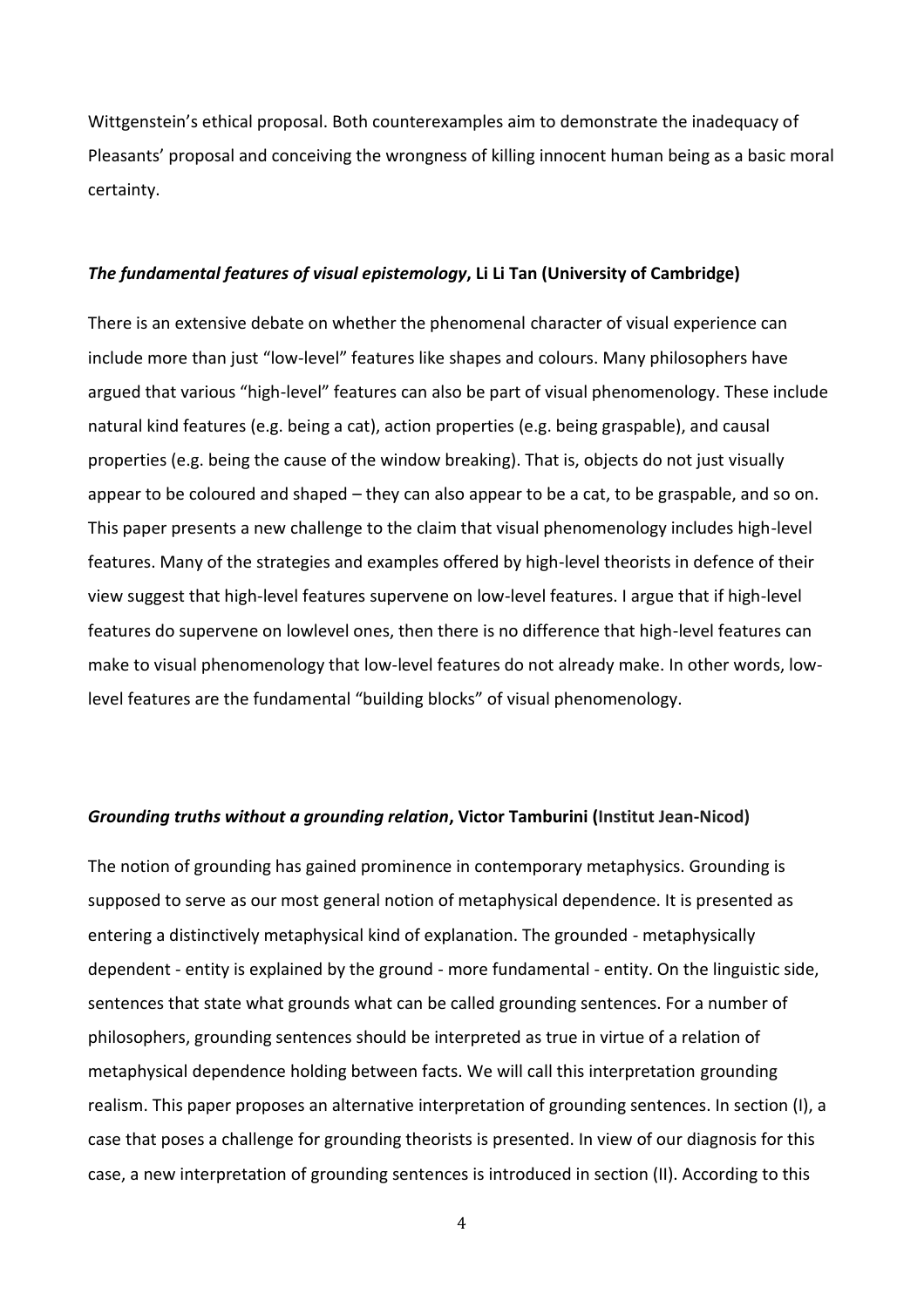interpretation, grounding sentences are true in virtue of relations holding between constituents of facts, i.e. between objects and between properties. In section (III), we claim that our interpretation is compatible with two different construals of properties: properties as tropes and properties as universals. In our final section (IV), it is argued that the interpretation of grounding sentences in terms of relations between constituents of facts cannot be reduced to an interpretation in terms of a relation between facts

#### *A grounding-based measure of relative fundamentality***, Jonas Werner (University of Hamburg)**

The aim of this paper is to provide a measure of relative fundamentality. I develop and defend an account of the metaphysical hierarchy that assigns to each truth a set of ordinals representing the levels on which it occurs. The account allows to compare any two truths with respect to their fundamentality and it uses immediate grounding as its sole primitive

#### *Ontological fundamentality***, Joaquim Gianotti (University of Glasgow)**

Among other things, metaphysicians are in the business of providing an account of the fundamental constituents of reality. The success of such an enterprise demands a clarification of the notion of fundamentality. On certain views, fundamentality is a form of ontological independence. A merit of this conception is to capture in a unified way the desiderata for a satisfactory account of fundamentality. However, a conception of fundamentality as ontological independence is in tension with the possibility of fundamental and yet ontologically dependent entities. My aim is to show that the previous possibility do not jeopardize the plausibility of a conception of fundamentality as ontological independence.

#### *Reduction, identity, and reference***, Simon Thunder (University of Nottingham)**

Reductionists usually analyse ontological reduction as identity. What it is for some entity x to reduce to y, they say, is for x to simply be identical to y. At the very least, they claim that the identity of x and y is a necessary condition on x reducing to y. This analysis has the advantage of making sense of two corollaries of the claim that x reduces to y, namely that x and y both exist and that x is nothing over and above y. Nevertheless, I argue, on closer inspection this analysis is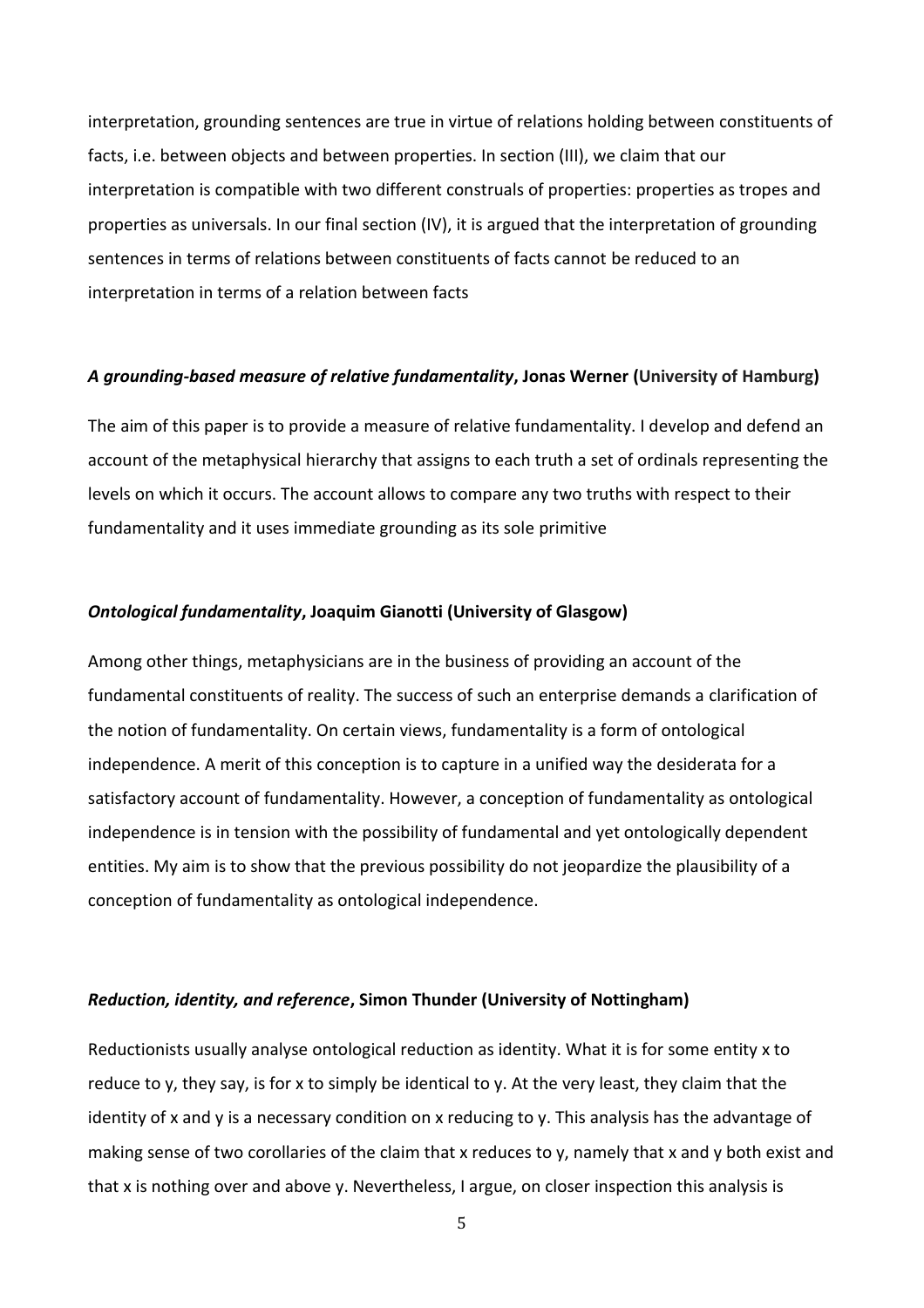objectionable. The root of the problem is that accepting it often requires reductionists to posit aggregates of lower-level entities to which to reduce the higher-level entity. The postulation of these aggregates is problematic for a variety of reasons. So I recommend that reductionists instead analyse reduction in terms of reference. Since plural reference, where one referring expression refers non-distributively to many entities, is possible, part of the new account will be that x reduces to the ys iff 'x' refers to the ys. This feature allows the reductionist to avoid positing aggregates, leaving her with an all-things-considered more plausible view.

#### *Aristotle on fundamental* **concepts, Konstanty Kuzma (LMU München)**

There are two prevalent sorts of interpretations of Aristotle's doctrine of the mean. Those that embrace the unlikely fate of all virtues being seated in a mean and then try to tackle its consequences, and those that reduce the talk of a "mean" to mere word-play by regarding it as roughly synonymous with

"virtuous". In my paper, I develop an alternative approach according to which the doctrine of the mean makes a conceptual point not in the sense of introducing a new word for a moral state we are already well-aware of (i.e. being virtuous), but by working out the way in which our conceptual apparatus itself couples virtues with related excesses. Thus I hope to bring not only consistency to Aristotle's doctrine, but draw genuine insight from it.

## *A naturalistic account of metaphysical fundamentality***, Abel M. Suñé (University of Barcelona, Logos Research Group)**

An uncontroversial desideratum for any proper theory of ontology is that it doesn't incorporate any redundant entities that inflate its ontology unnecessarily. James Ladyman and Don Ross (2007) have formulated a naturalistic theory of ontology submitted as a theory of existence that rules out all metaphysically relevant sorts of redundancy. This theory, inspired by Dennett's theory of Real Patterns (1991), is an important step in the field of naturalized metaphysics; however, the details of its formulation haven't received much attention. After introducing some relevant tools of algorithmic information theory, and the basics of Ladyman and Ross's theory, I argue that there is an important sort of redundancy relevant to metaphysics -pragmatic redundancy- which is, claims to the contrary notwithstanding, admitted by Ladyman and Ross's theory of ontology. I then show that while removal of pragmatic redundancy cannot be considered a tool to define